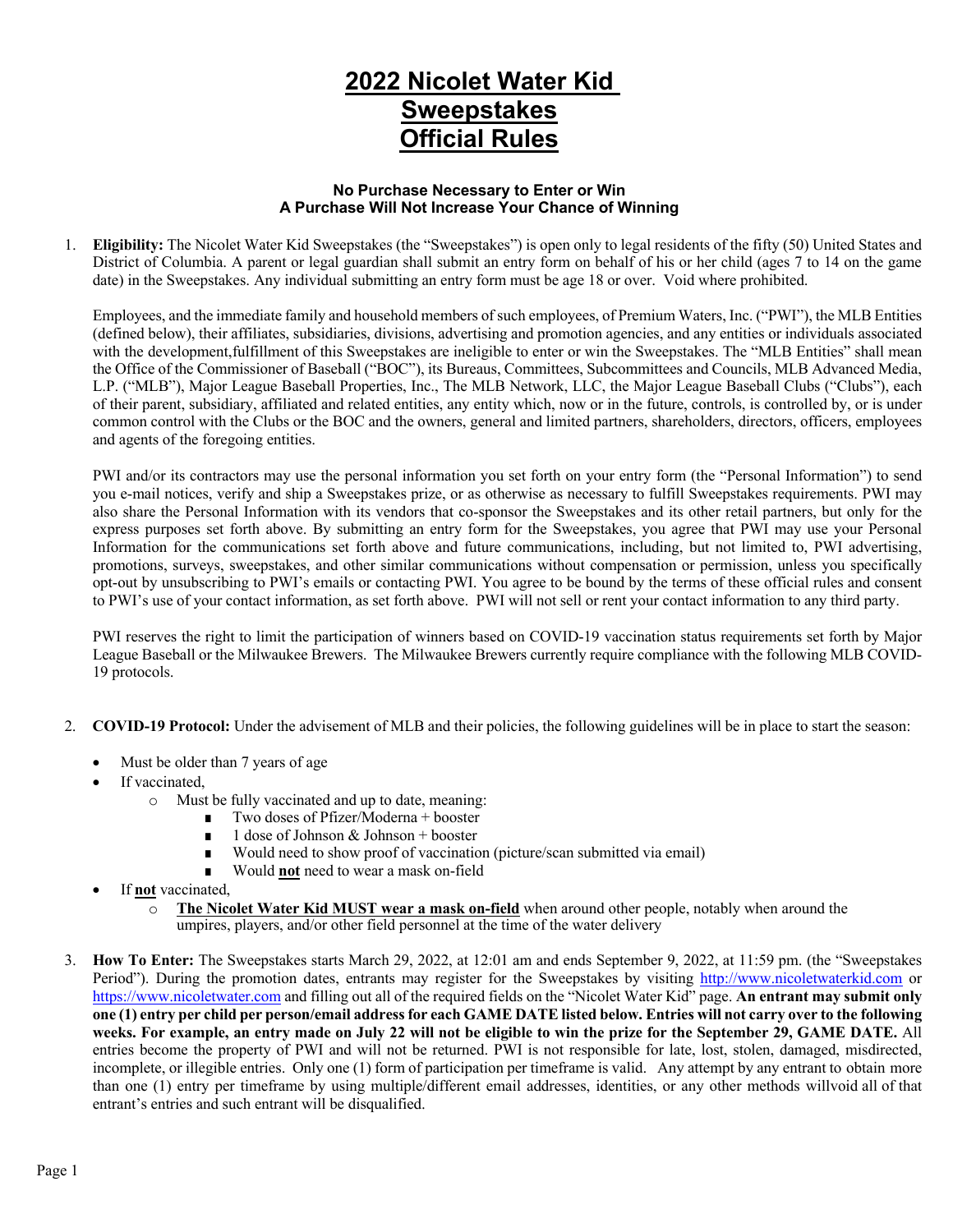| <b>REGISTER THROUGH</b> |  |
|-------------------------|--|
|                         |  |

**REGISTER THROUGH GAME DATE # OF WINNERS**

**SWEEPSTAKES** August 27, 2022 September 9, 2022 October 2, 2022 1

**START OF**

March 29, 2022 June 3, 2022 June 26, 2022 1 June 4, 2022 July 1, 2022 July 24, 2022 July 2, 2022 August 26, 2022 September 11, 2022 1

- **3. Sponsor:** The Sweepstakes is sponsored by Premium Waters, Inc., 2100 Summer St NE, Suite 200, Minneapolis, MN 55413. The serviceprovider for the online sign-up portion of this Sweepstakes is brandhowse.
- **4. Agreement to Official Rules:** Participation in the Sweepstakes constitutes the entrant's full and unconditional agreement to and acceptance of these Official Rules and the decisions of PWI, which are final and binding. Winning a prize is contingent upon fulfilling all requirements set forth herein in a timely manner. Time is of the essence.
- **5. Winner Selection:** Winners will be determined by means of a random drawing from all eligible entries during each of the timeframes noted in the timetable set forth above. **Limit one (1) prize per person during the Sweepstakes Period.** The drawing will occur on or about two (2) days following the last day to enter, as noted in the timetable set forth above, and will be conducted by representatives of PWI. PWI will notify potential winners by phone and/or email. Potential winners will have forty-eight (48) hoursfrom their receipt of PWI's email or phone call to accept the prize. If PWI does not receive a response within the timeframe set forth above, the potential winner will be disqualified and PWI shall select an alternate winner.
- **6. Prize(s) and Odds of Winning:** Odds of winning depend on the total number of eligible entries received. PWI shall select one (1) winner for each game listed in the above timetable.

**Any expenses associated with travel are the winners' and guests' responsibility. If winners are unable to travel on the dates required to attend these events, the winners shall forfeit the prize. PWI will not replace any lost or stolen tickets, vouchers, certificates, prizes, or prize components once they are in the winner's possession. Winners are responsible for all other expenses including but not limited to transportation, meals, lodging, gratuities, incidentals, and federal, state, and local taxes.**The prize is not redeemable for cash; nor is it transferable or substitutable except by PWI with one of equal or greater value.

## **Prize:**

- Four (4) tickets for winner, applicable child as indicated in the entry, and three (3) guests to one (1) 2022 home Milwaukee Brewers game at Sponsor's sole discretion.
- Nicolet Water Kid will have the opportunity to deliver water to the field as the Official Nicolet Water Kid at American Family Field during the game while hearing the announcer mention their name and see themselves on the main scoreboard in the stadium.
- Video of their experience
- One (1) piece of Milwaukee Brewers merchandise at the Sponsor's sole discretion

Approximate Retail Value: \$599

Exact nature and duration of opportunity for the winner's child to deliver water to the field, the announcement, and video shall be determined in the sole discretion of the Milwaukee Brewers and subject to availability. Use of any Major League Baseball game/event/exhibition ticket is subject to the standard terms, conditions, and health and safety policies applicable to the ticket; see cleguardians.com/ticketback for details. Seat locations at the game/event/exhibition and, unless otherwise stated in the prize description, exact game/event/exhibition date shall be determined in the sole discretion of Sponsor. Each winner's guest(s) must be of legal age of majority in his/her(their) jurisdiction(s) of residence unless accompanied by a parent or legal guardian. Major League Baseball game/event/exhibition dates and times are determined in the sole discretion of the BOC and/or the applicable Club and may be subject to change. The terms and conditions of the tickets awarded as part of the prize will govern in the event a legal game/event/exhibition, as defined by Major League Baseball, is not played or held due to weather conditions, an act of God, an act of terrorism, civil disturbance, or any other reason. Winners and guest(s) agree to comply with all applicable ballpark and venue regulations in connection with the prize; see cleguardians.com/ballpark for details. Sponsor and the MLB Entities reserve the right to remove or to deny entry to the winner and/or his/her guest(s) who engage in a non-sportsmanlike or disruptive manner or with intent to annoy, abuse, threaten, or harass any other person at the game/event/exhibition. Released Parties (as defined below) will not be responsible for weather conditions; acts of God; acts of terrorism; civil disturbances; local, state, or federal regulation, order, or policy; work stoppage; epidemic, pandemic, or any other issue concerning public health or safety; or any other event outside of their control that may cause the cancellation or postponement of any Major League Baseball game/event/exhibition. Major League Baseball game/event/exhibition tickets awarded as prizes may not be resold, offered for resale, or used for any commercial or promotional purpose whatsoever. Any such resale or commercial or promotional use may result in disqualification and prize forfeiture, and may invalidate the license granted by the game/event/exhibition ticket. Participation in the prize event is subject to